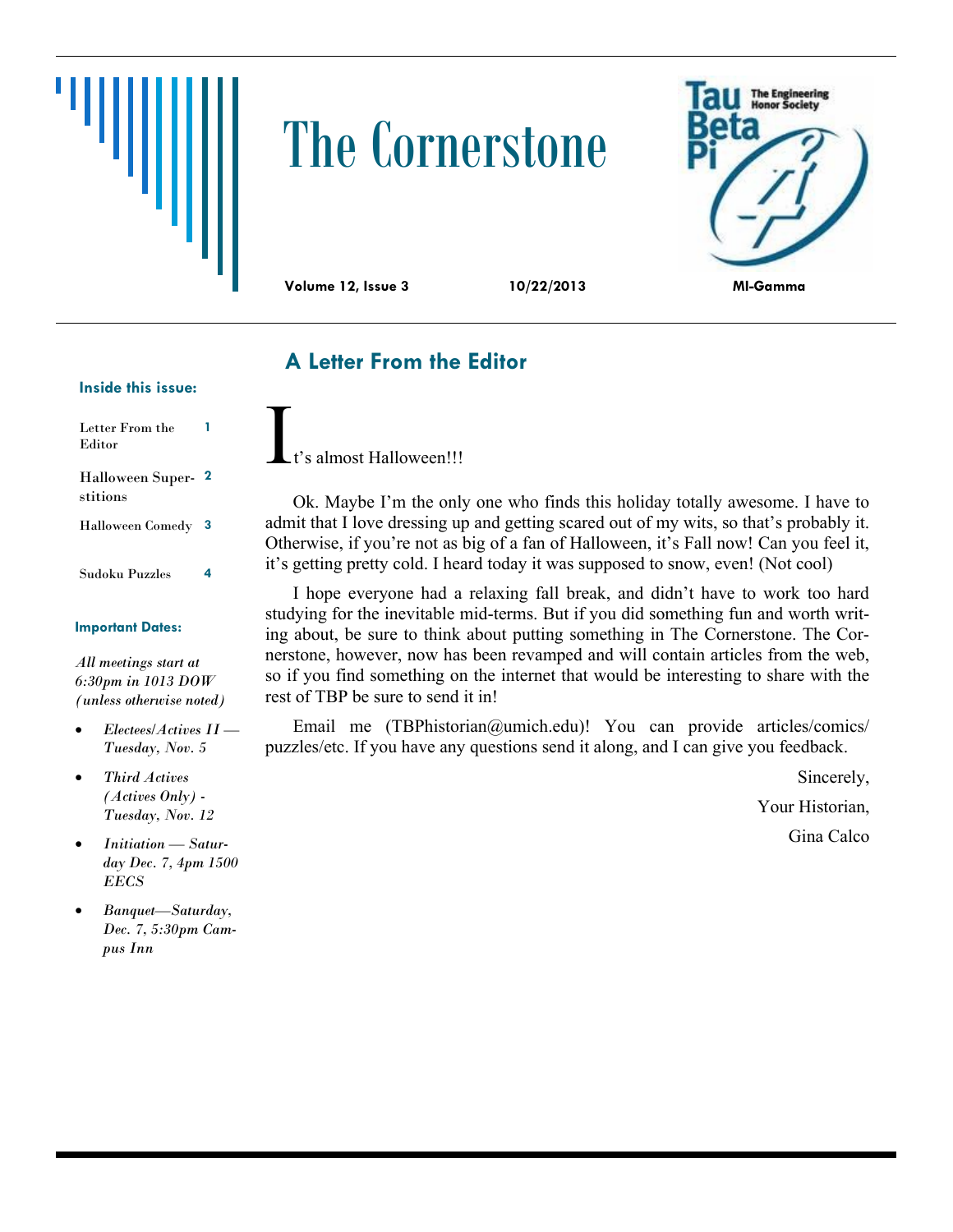## **Halloween Superstitions**

### *www.history.com*

Halloween has always been a holiday filled with mystery, magic and superstition. It began as a Celtic end-ofsummer festival during which people felt especially close to deceased relatives and friends. For these friendly spirits, they set places at the dinner table, left treats on doorsteps and along the side of the road and lit candles to help loved ones find their way back to the spirit world. Today's Halloween ghosts are often depicted as more fearsome and malevolent, and our customs and superstitions are scarier too. We avoid crossing paths with black cats, afraid that they might bring us bad luck. This idea has its roots in the Middle Ages, when many people believed that witches avoided detection by turning themselves into cats. We try not to walk under ladders for the same reason. This superstition may have come from the ancient Egyptians, who believed that triangles were sacred; it also may have something to do with the fact that walking under a leaning ladder tends to be fairly unsafe. And around Halloween, especially, we try to avoid breaking mirrors, stepping on cracks in the road or spilling salt.

But what about the Halloween traditions and beliefs that today's trick-or-treaters have forgotten all about? Many of these obsolete rituals focused on the future instead of the past and the living instead of the dead. In particular, many had to do with helping young women identify their future husbands and reassuring them that they would someday—with luck, by next Halloween—be married. In 18th-century Ireland, a matchmaking cook might bury a ring in her mashed potatoes on Halloween night, hoping to bring true love to the diner who found it. In Scotland, fortune-tellers recommended that an eligible young woman name a hazelnut for each of her suitors and then toss the nuts into the fireplace. The nut that burned to ashes rather than popping or exploding, the story went, represented the girl's future husband. (In some versions of this legend, confusingly, the opposite was true: The nut that burned away symbolized a love that would not last.) Another tale had it that if a young woman ate a sugary concoction made out of walnuts, hazelnuts and nutmeg before bed on Halloween night she would dream about her future husband. Young women tossed apple-peels over their shoulders, hoping that the peels would fall on the floor in the shape of their future husbands' initials; tried to learn about their futures by peering at egg yolks floating in a bowl of water; and stood in front of mirrors in darkened rooms, holding candles and looking over their shoulders for their husbands' faces. Other rituals were more competitive. At some Halloween parties, the first guest to find a burr on a chestnut-hunt would be the first to marry; at others, the first successful apple-bobber would be the first down the aisle.

Of course, whether we're asking for romantic advice or trying to avoid seven years of bad luck, each one of these Halloween superstitions relies on the good will of the very same "spirits" whose presence the early Celts felt so keenly.

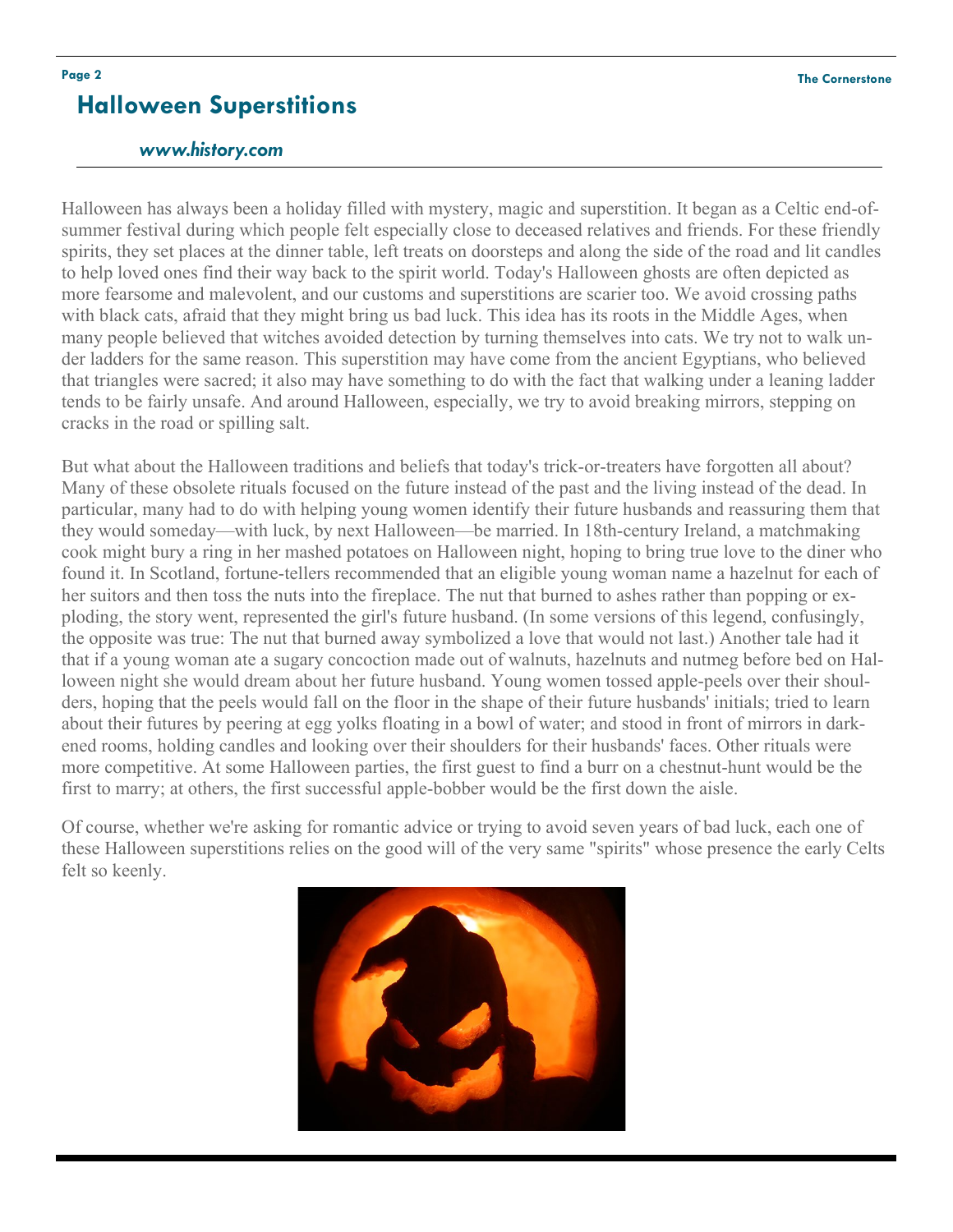# **Halloween Comedy**





لمكلفاته

[http://cloudyco.com](http://cloudyco.com/)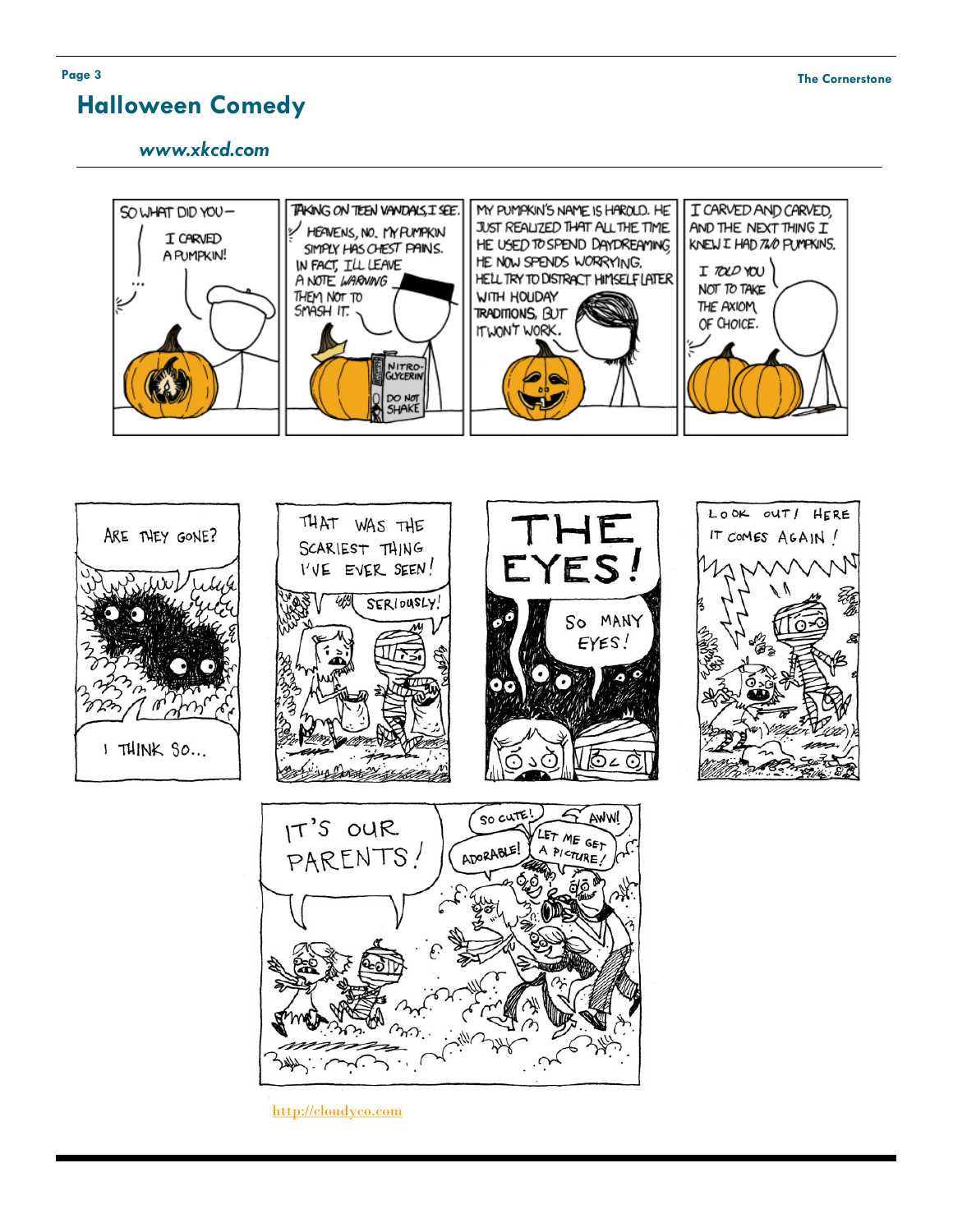#### **Volume 12, Issue 3**

# *Sudoku Puzzles*

| 9                       | 3                | 7                |             |   | 1                | $\overline{\mathbf{4}}$ | 6                |   |
|-------------------------|------------------|------------------|-------------|---|------------------|-------------------------|------------------|---|
|                         | 8                |                  | $\mathbf 2$ | 7 |                  | 5                       |                  |   |
|                         |                  |                  |             | 9 |                  | 7                       | 3                |   |
|                         |                  |                  | 6           |   | 4                |                         | $\mathbf{1}$     | 3 |
|                         |                  | $\boldsymbol{2}$ |             |   |                  |                         |                  |   |
| $\overline{\mathbf{4}}$ | $\boldsymbol{9}$ |                  | 7           |   |                  |                         | $\boldsymbol{2}$ |   |
| $\overline{5}$          |                  |                  |             |   | $\boldsymbol{2}$ |                         |                  | 7 |
| $\mathbf{1}$            |                  | 9                |             | 8 |                  |                         | 4                |   |
|                         |                  | $\overline{6}$   | 1           |   |                  |                         |                  |   |



| $\overline{\mathbf{3}}$ | 6 |                         | 5                       | $\overline{\mathbf{4}}$ | $\boldsymbol{9}$ |                         | 1 |   |
|-------------------------|---|-------------------------|-------------------------|-------------------------|------------------|-------------------------|---|---|
|                         | 5 | $\mathbf{1}$            |                         | 7                       |                  |                         | 9 |   |
|                         |   | $\overline{\mathbf{c}}$ |                         |                         |                  |                         |   |   |
| 4                       | 8 |                         |                         |                         | $\mathbf{1}$     |                         | 5 |   |
|                         |   |                         | $\overline{\mathbf{3}}$ |                         |                  |                         |   | 9 |
|                         |   | 3                       |                         |                         |                  | 4                       | 7 | 8 |
| 6                       |   | 4                       | 1                       | 9                       |                  | $\overline{\mathbf{c}}$ |   |   |
|                         |   |                         | $\overline{\mathbf{c}}$ |                         |                  |                         |   |   |
|                         |   | 8                       |                         | 6                       |                  | 7                       |   |   |

٦